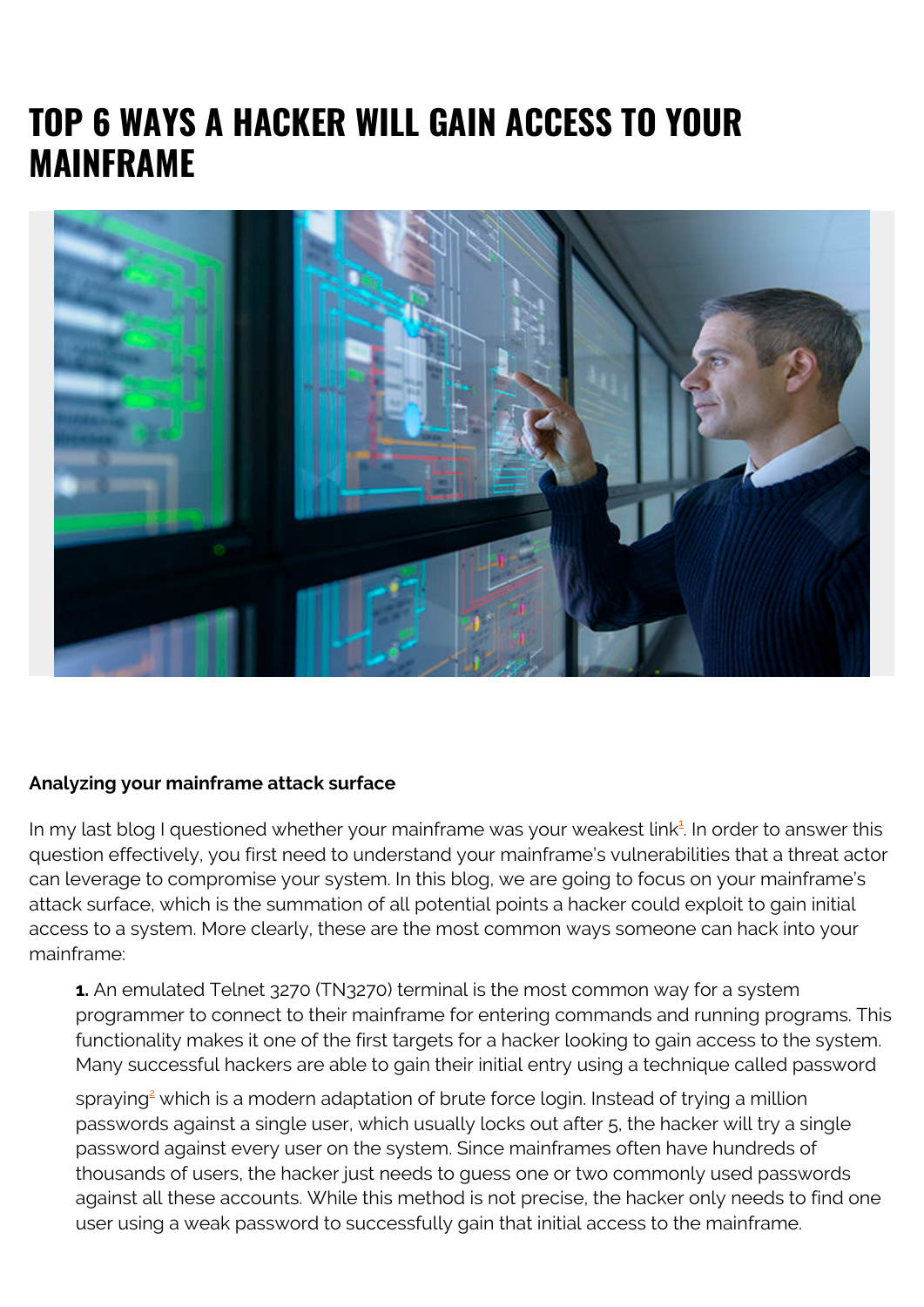**2.** The File Transfer Protocol (FTP) method for uploading, downloading, and managing files is well known among distributed system administrators but FTP is uniquely powerful on z/OS because it has the ability to submit commands to the mainframe through the Job Command Language. This enables a hacker who finds login credentials to have remote code execution to encrypt files, steal information, or build a robust shell to gain persistence over the machine. Unfortunately, relying on credentials in RACF, ACF2, or Top Secret is insufficient. We are decades away from a system programmer walking to the data center and plugging in directly to a machine. Today, system programmers use Linux or Windows personal computers and log in remotely. A hacker who successfully gains access to a victim system programmer could

drop a keylogger<sup>[3](#page--1-0)</sup> and wait for the system programmer's next day at work where they log into their machine. The hacker now has active privileged credentials and can submit any commands to the mainframe through FTP. Thanks to the necessary permissions granted to system programmers to effectively do their job, this gives the hacker almost complete control over the mainframe.

**3.** Another similarity between the mainframe and distributed systems is the commonality of running websites over the ubiquitous Hyper Text Transfer Protocol (HTTP). Modern websites host a growing suite of features designed to improve the user experience. The increasing code and functionality increase the chance that the website contains a vulnerability that would

enable remote code execution through common techniques like remote file inclusions<sup>[4](#page--1-0)</sup>, SQL

Injection<sup>[5](#page--1-0)</sup>, or broken authentication and session management. The hacker can even leverage publicly available or 0day vulnerabilities in the web server like apache or tomcat itself. Thanks to most website being public facing, hackers have decades of experience building tools and penetration testing this service. Those skills can be directly applied with equal success against the mainframe as an initial attack vector.

**4.** The mainframe's Customer Interaction Control System (CICS) Transaction Server is unique to the mainframe and offers a front end for customers to interact directly with the mainframe. Similar to the early days of breaking websites on HTTP Servers, hackers are starting to build automated tools to enumerate as much of the CICS Transaction Server so they can to identify one of the numerous misconfigurations that would enable them to bypass authentication or brute force an account log in. One open source tool, named CICSpwn, will automatically retrieve the security settings running on the underlying z/OS operating system, read available

files, enumerate system naming conventions, and even remotely execute code  $\frac{\text{\,6}}{\text{\,}}$  $\frac{\text{\,6}}{\text{\,}}$  $\frac{\text{\,6}}{\text{\,}}$  Thanks to the automation in the tool, an experienced hacker who is new to the mainframe will find it similar to the rest of their arsenal and find a lower learning curve for successfully gaining initial access to the mainframe through the CICS Transaction Server.

**5.** The Network Job Entry (NJE) is another feature unique to the mainframe that enables one trusted mainframe to send a job to any other mainframe its connected to. This is extremely powerful and mainframe penetration testers have found significant success through NJE to either spoof a known mainframe to submit a job and gain access or to laterally transfer between mainframes. Lateral transfers are especially dangerous because many companies with constrained resources will only protect their production machines while failing to monitor their development machines. If a hacker gains access to a development machine that is trusted it can easily leverage the NJE protocol for immediate access to any other mainframe.